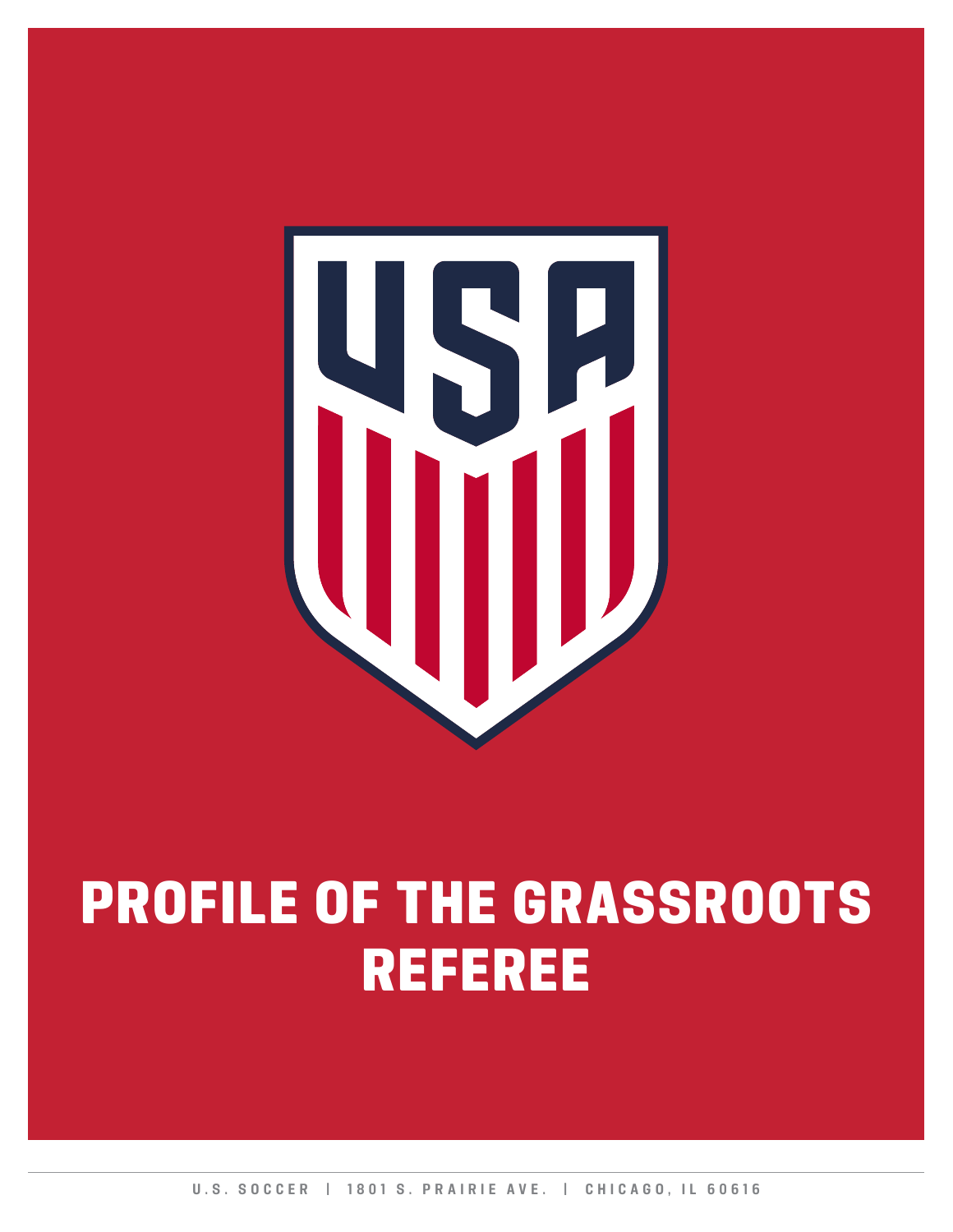

#### CONTEXT OF THE PERFORMANCE ENVIRONMENT

#### **THE GRASSROOTS REFEREE:**

- Officiates grassroots games (youth and adult competitions) in small-sided 7v7, 9v9, and/or 11v11 outdoor fields
- Works primarily with Grassroots Referees (new or experienced)
- Facilitates games for grassroots players (youth and adult)
- Collaborates with coaches with diverse backgrounds (new and experienced coaches, volunteers, etc.) to ensure player safety and responsible spectator behavior

#### PURPOSE OF THE JOB

### **THE GRASSROOTS REFEREE:**

- Facilitates a fair, fun, and safe game for the players by enforcing and applying the Laws of the Game
- Makes and clearly communicates decisions based on perception and interpretation of player's actions
- Facilitates understanding and application the Laws of the Game for players and coaches
- Keeps a record of the game (goals scored, misconduct, injuries, etc.)

# RESPONSIBILITIES AND ROLES

# **THE GRASSROOTS REFEREE:**

- Prepares prior to the game, manages post-game activities, and reflects on the performance after the game
- Demonstrates leadership characteristics before, during, and after the game
- Takes ownership of self-development through online and field session opportunities offered by U.S. Soccer
- Accepts or declines games in a timely manner
- Ensures that the field conditions are safe
- Officiates and maintains control of the game
- Works together with other match officials in a referee team
- Has final decision-making authority on matters that apply to the Laws of the Game
- Is accountable to the competition authority (youth or adult league, U.S. Soccer)

#### TASKS AND PROCESSES OF THE GRASSROOTS REFEREE

### **PREPARING FOR A GAME**

- Navigating the game assignment process
- Understanding the game
- Maintaining physical aptitude
- Performing pre-game activities

#### **OFFICIATING A GAME**

- Understanding the game
- Making decisions that impact the game
- Demonstrating physical aptitude
- Communicating decisions clearly and confidently
- Leading the referee team

### **MANAGING POST-GAME ACTIVITIES**

- Concluding the game
- Completing the game report(s)

#### **REFLECTING ON THE PERFORMANCE**

• Reflecting and evaluating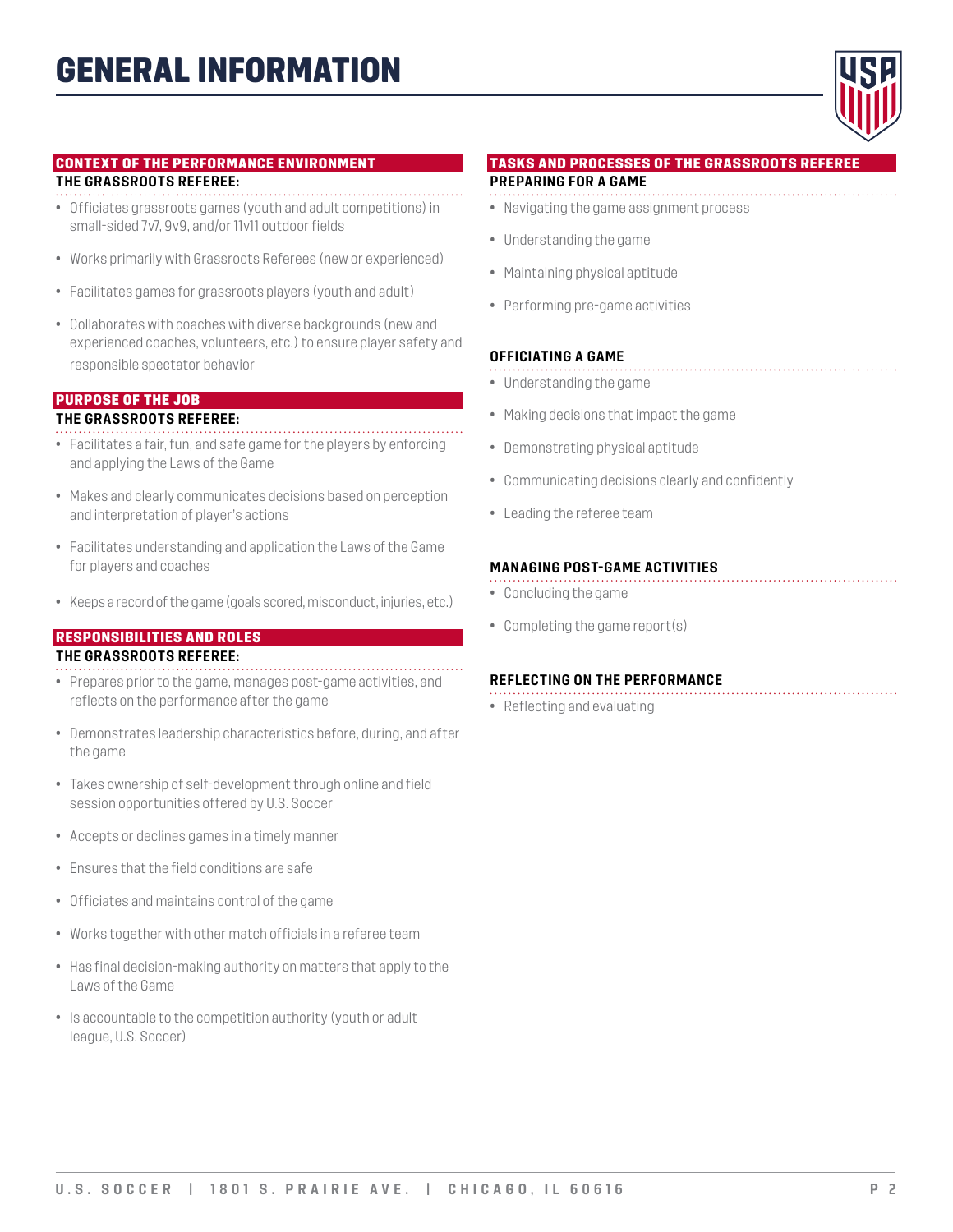# PRIOR TO THE GAME



The Grassroots Referee is able to prepare for a game and is competent in the below.

# **NAVIGATING THE GAME ASSIGNMENT PROCESS**

### **THE GRASSROOTS REFEREE IS ABLE TO:**

- Invest in technical equipment
- Use assigning platforms/applications
- Communicate availability to work games
- Gain knowledge about the game assignment process
- Connect with assignor(s)
- Connect with referee team
- Connect with referee coach(es)/mentor(s)
- Invest in appropriate technical equipment (uniform, whistle, cards, flags, etc.)

# **OUTCOMES:**

- Professional appearance with appropriate attire and equipment
- Game opportunities to apply knowledge about preparation for games in various competitions, season after season
- Line of communication with assignor(s) and referee colleagues
- Availability of the referee to accept appropriate level games
- Resource for advice about game assignments
- Positive good impression that typically earns respect from players and coaches

#### **UNDERSTANDING THE GAME**

#### **THE GRASSROOTS REFEREE IS ABLE TO:**

- Gain knowledge about team tactics that teams may use during the game
- Understand the Laws of the Game and rules of competition
- Understand the level of match management involved in various grassroots competitions
- Understands performance environment applicable to a team(s), club(s), or league (fun, development, win at all cost, etc.)

### **OUTCOMES:**

- Game plan that addresses:
	- the expectations from players and coaches
	- positioning and movement adjusted to team tactics
	- signals, mechanics, and decision making
- Prepare for decision making to promote a fair, fun, and safe environment
- Prepare for decision making to maintain control of the game
- Understand the meaning of reading the game

# **MAINTAINING PHYSICAL APTITUDE**

# **THE GRASSROOTS REFEREE IS ABLE TO:**

- Gain knowledge about basic physical fitness
- Understand the physical demands of the game
- Identify information about nutrition, rest, and recovery, and their relation to fitness
- Identify information about warm up and cool down drills for before and after the game
- Attend referee field sessions in their local area and/or competitions (youth and adult, U.S. Soccer, etc.)
- Understand the environmental considerations (weather) surrounding outdoor training sessions (hydration, equipment, etc.)

- A training plan to reach personal goals related to fitness
- Awareness of fitness for the performance environments in grassroots competitions
- Develop a warmup and cool down routine for before and after the game, respectively
- Self-comfort and self-confidence to lead the accepted game at current level of fitness
- Use preventative approaches to prepare for the performance environment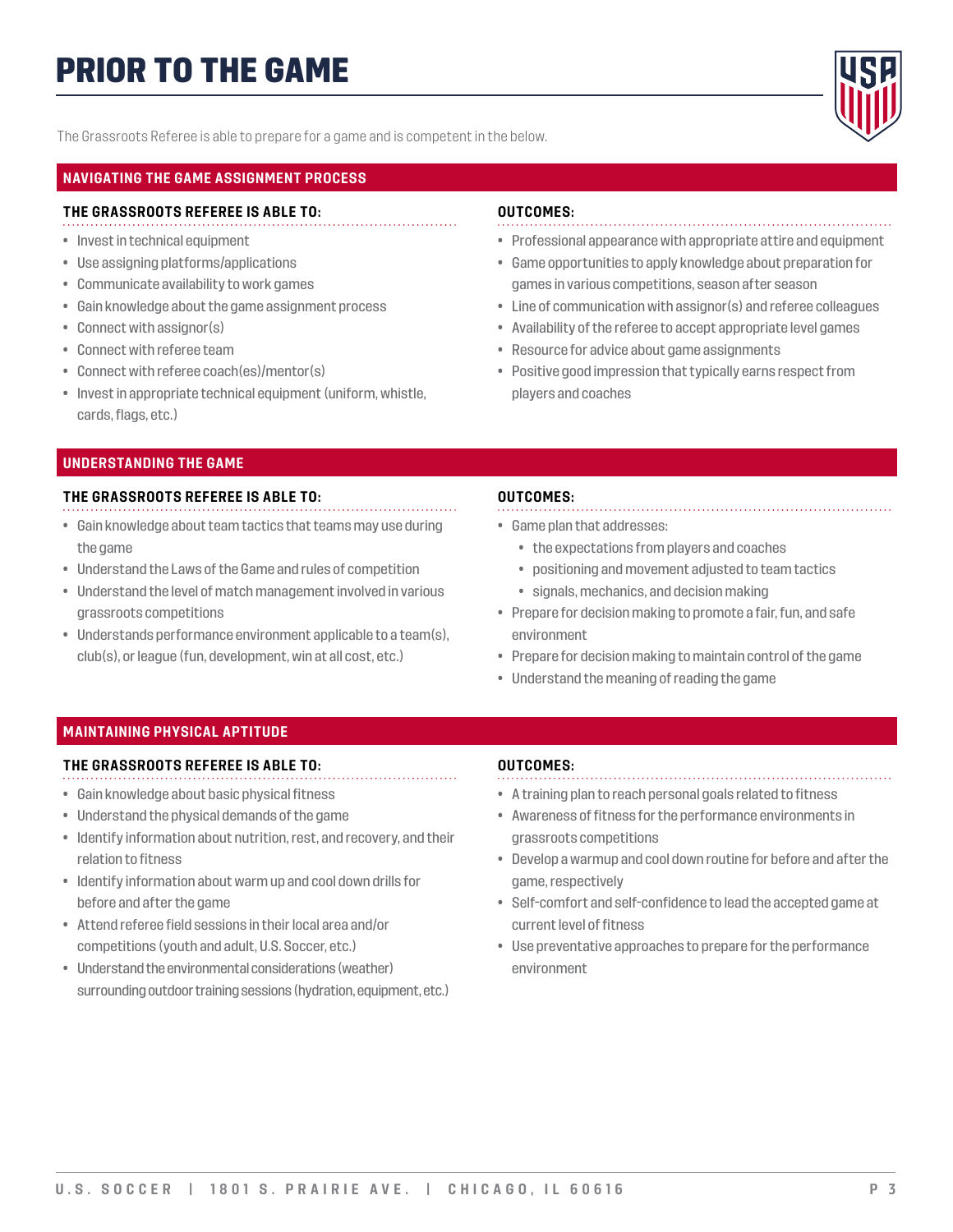

# **PERFORMING PRE-GAME ACTIVITIES**

### **THE GRASSROOTS REFEREE IS ABLE TO:**

- Actively participate with the referee team in a pre-game conference and in conducting pre-game inspections (the field of play, the game ball, and the player's equipment)
- Actively participate with the referee team in checking the rosters and checking-in players and coaches
- Connect with coaches and players via check-in, pre-game conference, and/or coin toss
- Actively participate with the referee team in a group and individual warmup prior to the game

- 
- Ensured safety prior to the game in collaboration with players and coaches
- Environment of cooperation prior to the game to promote positive sporting behavior
- Ensured low risk of injury during a game for the referee team
- Positive relationship with referee team during pregame activities and to prepare to work as a team during the game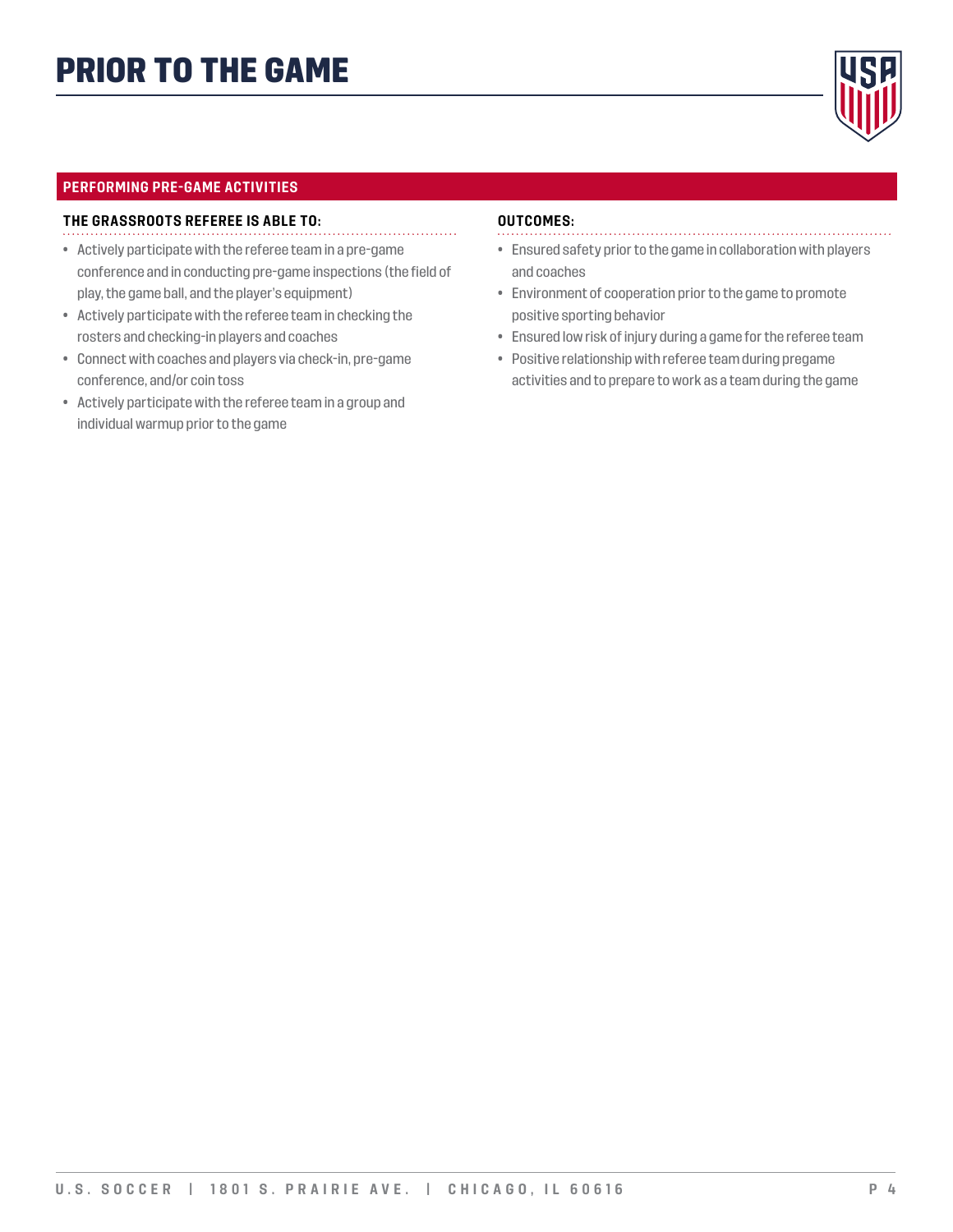

The Grassroots Referee is able to officiate games and is competent in the below.

# **MAKING DECISIONS THAT IMPACT THE GAME**

### **THE GRASSROOTS REFEREE IS ABLE TO:**

- Perceive, interpret, and make decisions on the field of play (including fouls)
- Make split-second decisions based on the collected information
- Scan and use position and movement of players as cues for taking optimal position
- Use [FIFA Considerations](https://ussoccer.app.box.com/s/u7o23m7vxgt5gdq9adsxgw0o9wlqcddm/file/248910311617) to interpret players' actions (challenges, handball, offenses, etc.)
- Collaborate with the referee team to make decisions during the game
- Make decisions based on the current and relevant Laws of the Game and rules of competition

# **OUTCOMES:**

- Application of decision-making process for the match official
- Consistency of decisions during a match
- Optimal position to witness the action (first step of decisionmaking process)
- Increased consistency and accuracy of decision on the field
- Clear and confident communication with players, coaches, others in the field
- Teamwork
- Application of the Laws of the Game
- Informed decisions and not guessing
- Safety and control of the game
- Safe, fair, and fun environment

# **UNDERSTANDING THE GAME**

### **THE GRASSROOTS REFEREE IS ABLE TO:**

- Have a basic understanding of team tactics
- Read the game by recognizing each team's general style of play (and team tactics)
- Recognizes key players (by technical skill, position, speed, behavior, etc.)
- Recognize potential conflicts
- Apply the Laws of the Game based on observed players' actions and considerations for interpretation
- Apply knowledge about advantage, offside, fouls, misconduct, restarts, etc.
- Understands the role of the coach and team officials and recognizes responsible and irresponsible behavior

# **OUTCOMES:**

- Adapted decision-making to fit the game and players' needs for fair, fun, and safe environment
- Improved positioning and movement to witness the action (first step of making decision)
- Positively managed game for players, coaches, spectators, and referee team
- Basic management of coaches and technical area where appropriate
- Relationships that help manage players' behavior, emotions, etc.
- Recognize actions to prevent escalation
- Clear and confident communication with players and coaches
- Recognize clues for anticipation about where to move for the next phase of play

# **DEMONSTRATING PHYSICAL APTITUDE**

# **THE GRASSROOTS REFEREE IS ABLE TO:**

- Keep up with the pace of the game
- Apply various speeds (jog/run/sprint) and directional changes based on level of play and teams' tactics

- Improved positioning and movement to see between players
- Proximity and angle of view to active play
- Proximity to manage players' emotions when needed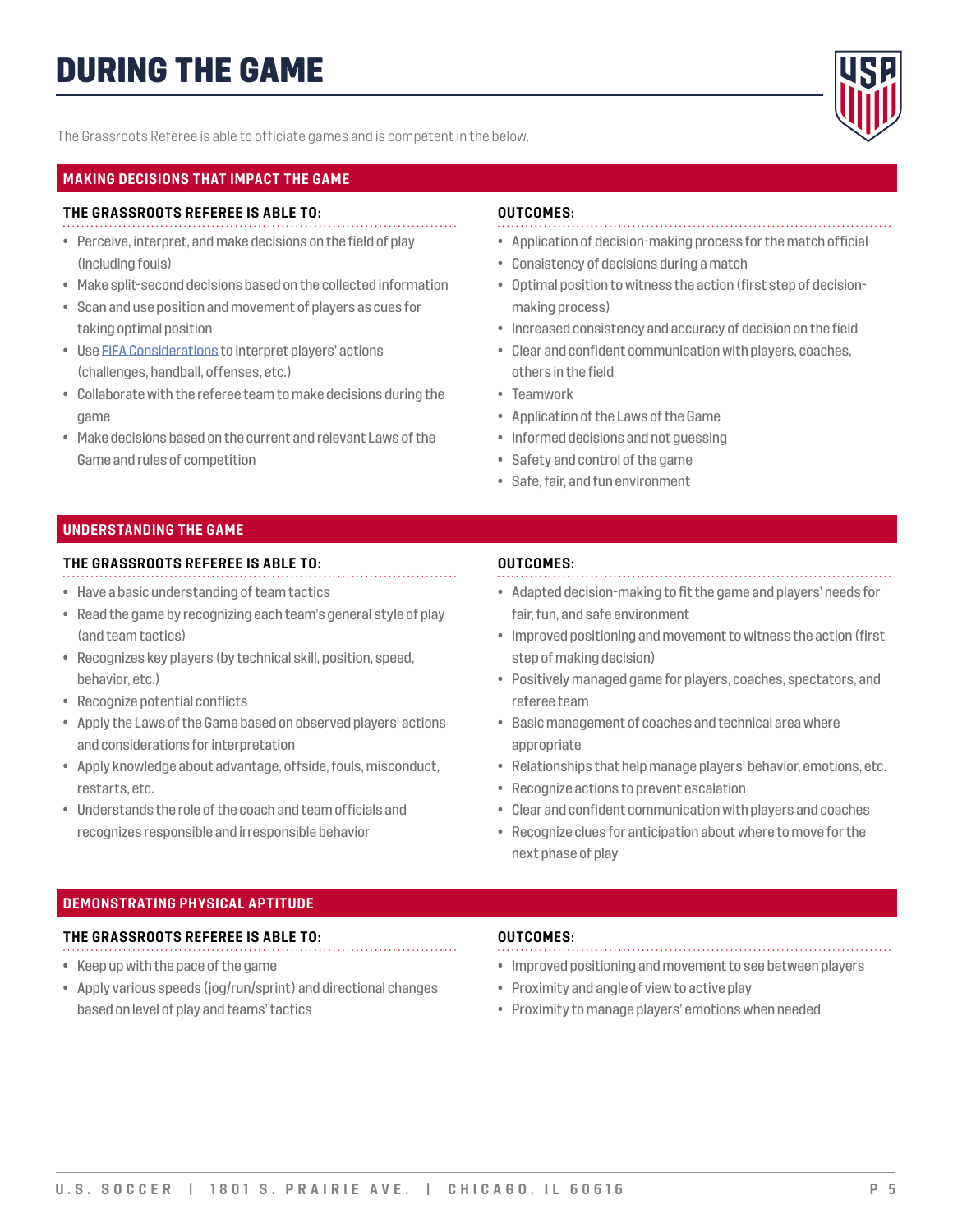

# **COMMUNICATING CLEARLY AND CONFIDENTLY**

#### **THE GRASSROOTS REFEREE IS ABLE TO:**

- Demonstrate calm, confident body language when
- communicating public decisions
- Manage player and coach behavior with verbal and non-verbal communication
- Communicates decisions using signals, body language, and tools (flags, whistle, etc.)

#### **OUTCOMES:**

- 
- Display of confidence in decision and clarity of the decision
- Clear, public communication of decisions
- Player or coach behavior refocused to their role in the game

# **LEADING THE REFEREE TEAM**

#### **THE GRASSROOTS REFEREE IS ABLE TO:**

- Establish the standard for foul selection on the field
- Establish the standard for misconduct
- Collaborate with colleagues to make decisions that are of the view of the referee
- Take initiative to make decisions that contribute to overall game management (whether Referee, AR, or 4th Official)
- Keep a record of the game (goals, cards, injuries, etc.) in conjunction with the referee team

- Consistent referee team foul and misconduct selection
- Increased awareness and correct decisions by the referee team
- Collaboration between referee team